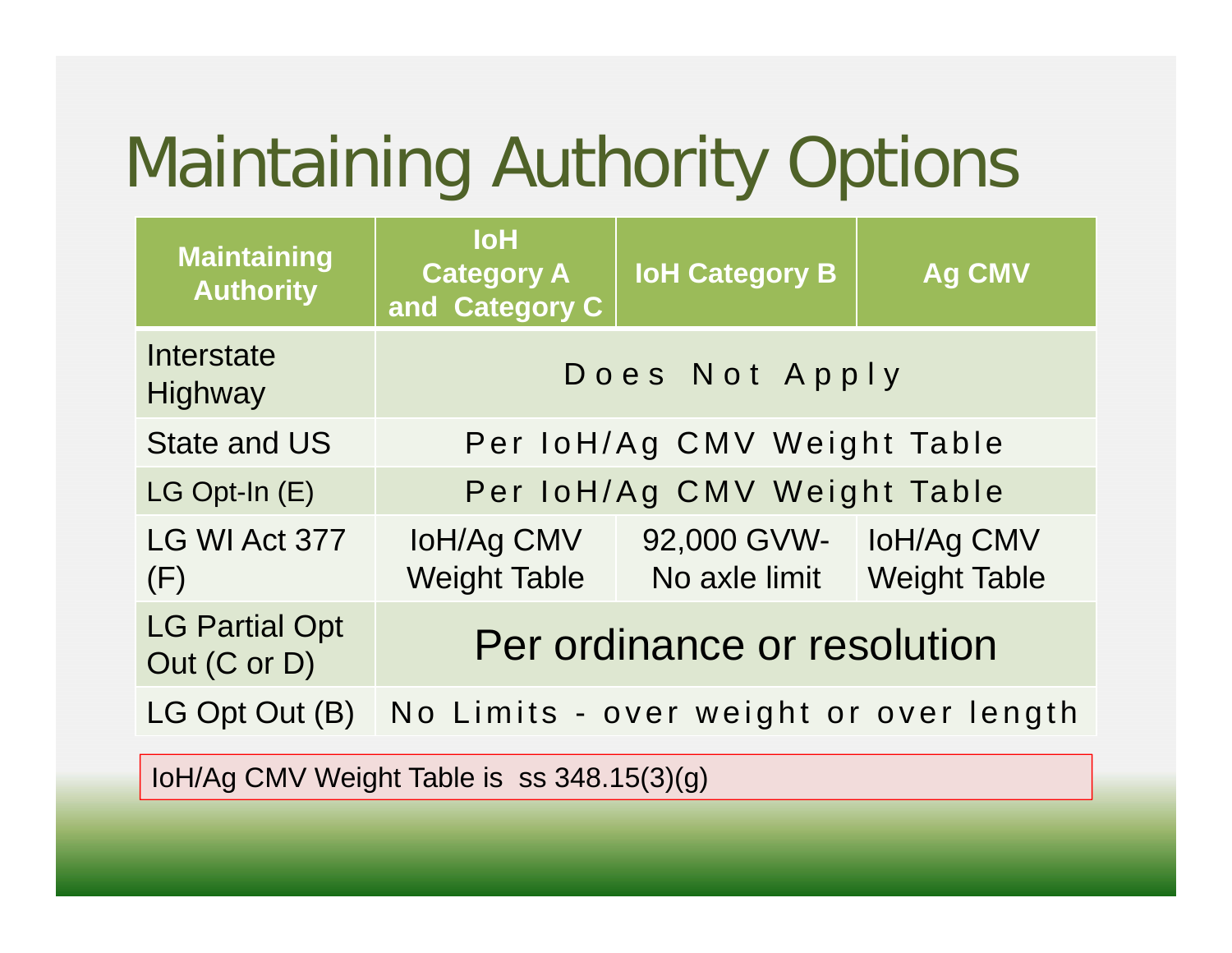## IoH

|                                                      | <b>To Exceed</b> |                         |            |  |
|------------------------------------------------------|------------------|-------------------------|------------|--|
| <b>Vehicle Type</b>                                  | Length (feet)    | IoH/Ag CMV Weight Table |            |  |
|                                                      |                  | GVW (lbs)               | Axle (lbs) |  |
| <b>Single Vehicle Unit</b>                           | 60               | 92,000                  | 23,000     |  |
| 2 Vehicle Combination                                | 100              | 92,000                  | 23,000     |  |
| <b>3 Vehicle Combination</b><br>Speed 25 mph or less | 100              | 92,000                  | 23,000     |  |
| <b>3 Vehicle Combination</b><br>Speed 25 mph or more | 70               | 92,000                  | 23,000     |  |

Exceptions:

- •Empty potato harvester
- •Category B IoH per MA may allow for 92,000 GVW and no axle weight
- •Category B for incidental travel (.5 miles) from field to field or farm to field)
- •MA opted out so no permit needed for overweight or overlength IoH